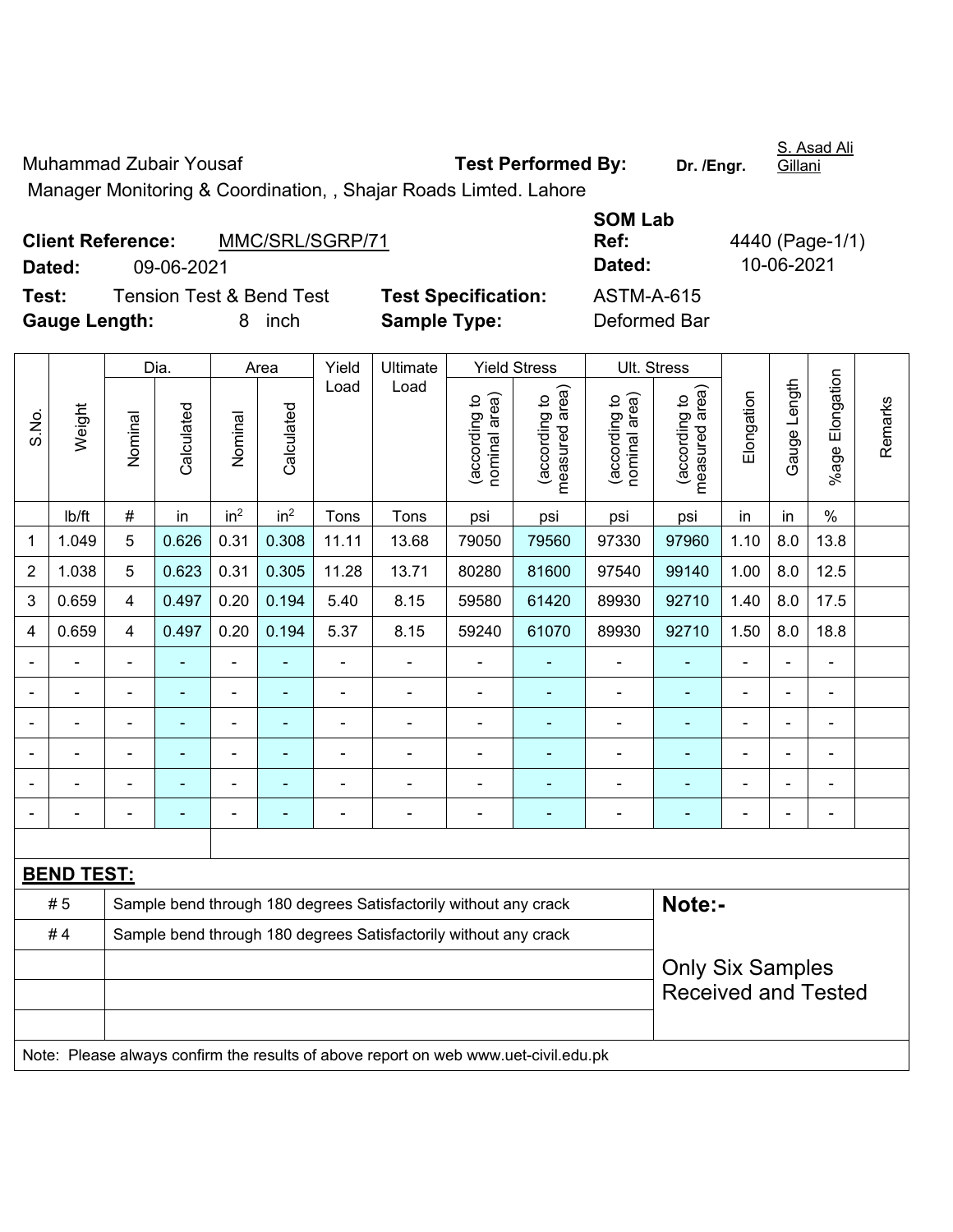M. Nadeem Zafarullah **Test Performed By:** Dr. /Engr. Gillani Incharge (Civil) For Managing Director, Sui Northern Gas Pipelines Ltd. Lahore

| <b>Client Reference:</b> | CC/DMISGujranwala                   |                            | <b>SOM Lab</b><br>Ref:<br>Dated: | 4441(Page-1/1)<br>10-06-2021 |  |  |
|--------------------------|-------------------------------------|----------------------------|----------------------------------|------------------------------|--|--|
| 10-06-2021<br>Dated:     |                                     |                            |                                  |                              |  |  |
| Test:                    | <b>Tension Test &amp; Bend Test</b> | <b>Test Specification:</b> | <b>ASTM-A-615</b>                |                              |  |  |
| <b>Gauge Length:</b>     | inch                                | <b>Sample Type:</b>        | Deformed Bar                     |                              |  |  |

|                |                   |                                                                  | Dia.       |                 | Area            | Yield          | <b>Ultimate</b>                                                                     |                                | <b>Yield Stress</b>             |                                | Ult. Stress                     |                |              |                 |         |
|----------------|-------------------|------------------------------------------------------------------|------------|-----------------|-----------------|----------------|-------------------------------------------------------------------------------------|--------------------------------|---------------------------------|--------------------------------|---------------------------------|----------------|--------------|-----------------|---------|
| S.No.          | Weight            | Nominal                                                          | Calculated | Nominal         | Calculated      | Load           | Load                                                                                | nominal area)<br>(according to | (according to<br>measured area) | nominal area)<br>(according to | (according to<br>measured area) | Elongation     | Gauge Length | %age Elongation | Remarks |
|                | Ib/ft             | $\#$                                                             | in         | in <sup>2</sup> | in <sup>2</sup> | Tons           | Tons                                                                                | psi                            | psi                             | psi                            | psi                             | in             | in           | $\frac{0}{0}$   |         |
| 1              | 2.608             | 8                                                                | 0.988      | 0.79            | 0.766           | 22.43          | 32.95                                                                               | 62610                          | 64570                           | 91980                          | 94860                           | 1.50           | 8.0          | 18.8            |         |
| $\overline{2}$ | 2.626             | 8                                                                | 0.991      | 0.79            | 0.772           | 22.63          | 33.01                                                                               | 63180                          | 64650                           | 92150                          | 94300                           | 1.30           | 8.0          | 16.3            |         |
| 3              | 1.430             | 6                                                                | 0.731      | 0.44            | 0.420           | 14.04          | 19.03                                                                               | 70360                          | 73710                           | 95400                          | 99940                           | 1.10           | 8.0          | 13.8            |         |
| 4              | 1.434             | 6                                                                | 0.732      | 0.44            | 0.421           | 13.88          | 18.93                                                                               | 69590                          | 72730                           | 94880                          | 99170                           | 1.10           | 8.0          | 13.8            |         |
| 5              | 0.681             | $\overline{4}$                                                   | 0.505      | 0.20            | 0.200           | 6.63           | 9.48                                                                                | 73070                          | 73070                           | 104540                         | 104540                          | 0.90           | 8.0          | 11.3            |         |
| 6              | 0.684             | 4                                                                | 0.506      | 0.20            | 0.201           | 6.65           | 9.38                                                                                | 73290                          | 72930                           | 103420                         | 102900                          | 1.00           | 8.0          | 12.5            |         |
|                | $\blacksquare$    | $\blacksquare$                                                   | ٠          | ÷,              |                 | $\blacksquare$ | ä,                                                                                  | ä,                             | $\blacksquare$                  | ÷,                             | ÷,                              | ä,             | ä,           | $\blacksquare$  |         |
|                | $\blacksquare$    |                                                                  | ÷,         | ÷,              |                 | $\blacksquare$ | ä,                                                                                  | ÷,                             | ٠                               | ÷,                             | $\blacksquare$                  | $\blacksquare$ |              | $\blacksquare$  |         |
|                |                   |                                                                  | ä,         | ÷,              |                 |                | ä,                                                                                  | $\overline{a}$                 | ÷                               | ÷,                             | ä,                              | $\blacksquare$ |              | $\blacksquare$  |         |
|                |                   |                                                                  |            |                 |                 |                | $\overline{\phantom{0}}$                                                            | $\blacksquare$                 | ٠                               |                                |                                 |                |              | $\blacksquare$  |         |
|                |                   |                                                                  |            |                 |                 |                |                                                                                     |                                |                                 |                                |                                 |                |              |                 |         |
|                | <b>BEND TEST:</b> |                                                                  |            |                 |                 |                |                                                                                     |                                |                                 |                                |                                 |                |              |                 |         |
|                | # 8               |                                                                  |            |                 |                 |                | Sample bend through 180 degrees Satisfactorily without any crack                    |                                |                                 |                                | Note:-                          |                |              |                 |         |
|                | #6                |                                                                  |            |                 |                 |                | Sample bend through 180 degrees Satisfactorily without any crack                    |                                |                                 |                                |                                 |                |              |                 |         |
|                | #4                | Sample bend through 180 degrees Satisfactorily without any crack |            |                 |                 |                |                                                                                     |                                |                                 |                                | <b>Only Nine Samples</b>        |                |              |                 |         |
|                |                   |                                                                  |            |                 |                 |                |                                                                                     |                                |                                 |                                | <b>Received and Tested</b>      |                |              |                 |         |
|                |                   |                                                                  |            |                 |                 |                |                                                                                     |                                |                                 |                                |                                 |                |              |                 |         |
|                |                   |                                                                  |            |                 |                 |                | Note: Please always confirm the results of above report on web www.uet-civil.edu.pk |                                |                                 |                                |                                 |                |              |                 |         |

S. Asad Ali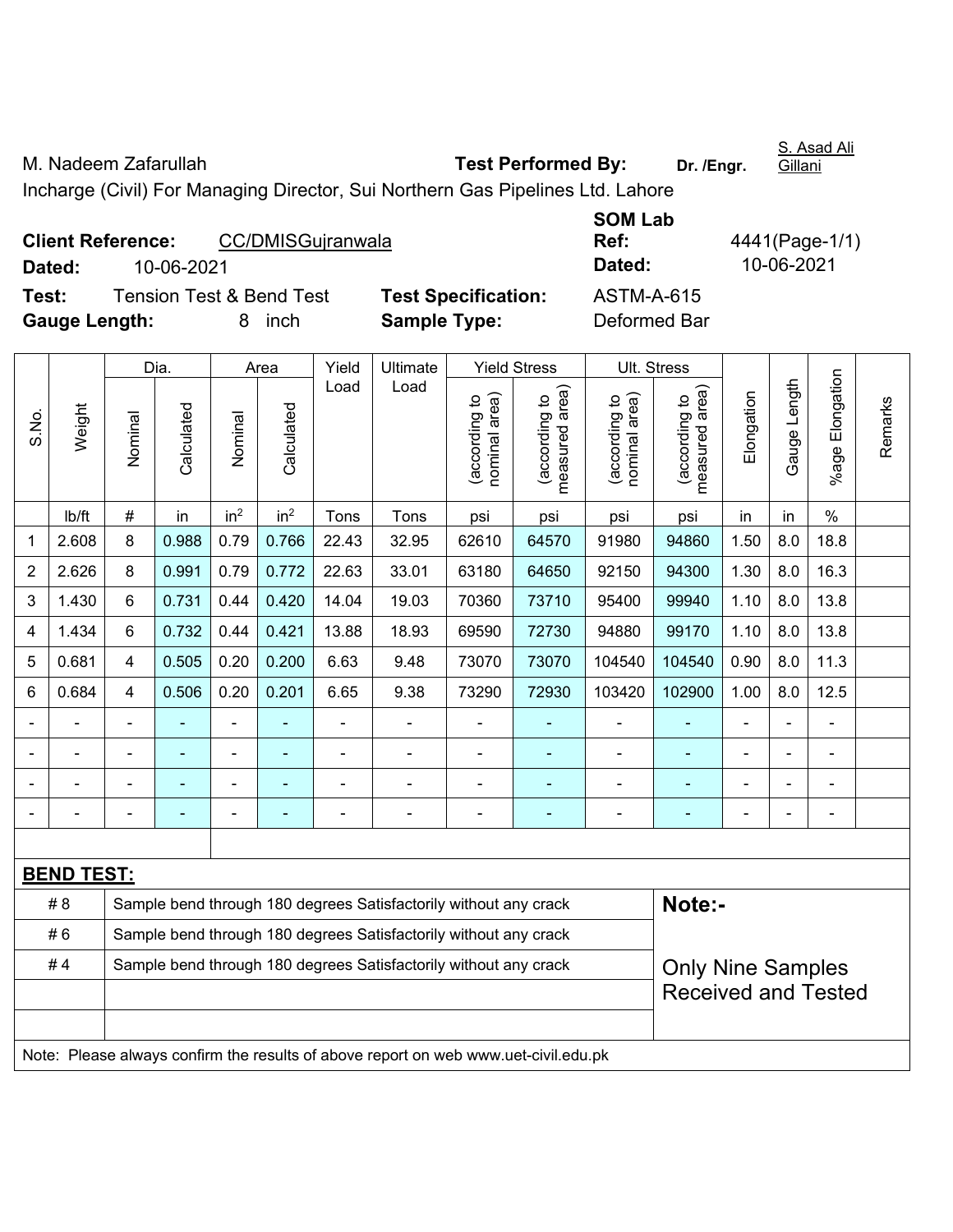Engr. Khizar Rehman **Test Performed By: Dr. /Engr.** S. Asad Ali Gillani Resident Engineer, Grand City Kharian (Asian Consulting Engineers (Pvt) Ltd. )

## **Client Reference:** AsCE/GCK/RE/34

**Dated:** 27-05-2021 **Dated:** 10-06-2021 **Test:** Tension Test & Bend Test **Test Specification:** ASTM-A-615 **Gauge Length:** 8 inch **Sample Type:** Deformed Bar(AF Steel)

**Ref:** 4442(Page-1/1)

**SOM Lab** 

|                |                          |                | Dia.           |                 | Area            | Yield                        | Ultimate                                                                            |                                | <b>Yield Stress</b>             | Ult. Stress                    |                                 |                          |                                                       |                          |         |  |  |
|----------------|--------------------------|----------------|----------------|-----------------|-----------------|------------------------------|-------------------------------------------------------------------------------------|--------------------------------|---------------------------------|--------------------------------|---------------------------------|--------------------------|-------------------------------------------------------|--------------------------|---------|--|--|
| S.No.          | Weight                   | Nominal        | Calculated     | Nominal         | Calculated      | Load                         | Load                                                                                | nominal area)<br>(according to | measured area)<br>(according to | (according to<br>nominal area) | (according to<br>measured area) | Elongation               | Gauge Length                                          | %age Elongation          | Remarks |  |  |
|                | Ib/ft                    | $\#$           | in             | in <sup>2</sup> | in <sup>2</sup> | Tons                         | Tons                                                                                | psi                            | psi                             | psi                            | psi                             | in                       | in                                                    | $\%$                     |         |  |  |
| 1              | 1.546                    | $\,6\,$        | 0.760          | 0.44            | 0.454           | 14.22                        | 21.25                                                                               | 71280                          | 69080                           | 106530                         | 103250                          | 1.20                     | 8.0                                                   | 15.0                     |         |  |  |
| $\blacksquare$ | $\blacksquare$           | $\frac{1}{2}$  | $\blacksquare$ | $\blacksquare$  | $\blacksquare$  | $\blacksquare$               | $\blacksquare$                                                                      | $\blacksquare$                 | $\blacksquare$                  | $\frac{1}{2}$                  | $\blacksquare$                  | $\overline{\phantom{a}}$ | ä,                                                    | $\blacksquare$           |         |  |  |
| $\blacksquare$ | $\blacksquare$           | $\blacksquare$ | $\blacksquare$ | $\overline{a}$  | $\blacksquare$  | $\blacksquare$               | $\blacksquare$                                                                      | $\overline{\phantom{a}}$       | $\blacksquare$                  | $\blacksquare$                 | $\blacksquare$                  | ä,                       |                                                       | $\blacksquare$           |         |  |  |
|                | $\overline{\phantom{0}}$ |                |                | ÷               | $\blacksquare$  | ۰                            |                                                                                     | $\blacksquare$                 | $\blacksquare$                  | $\blacksquare$                 | $\blacksquare$                  | $\blacksquare$           |                                                       | $\blacksquare$           |         |  |  |
| $\blacksquare$ | $\blacksquare$           | $\blacksquare$ | $\blacksquare$ | $\blacksquare$  | $\blacksquare$  | $\blacksquare$               | $\blacksquare$                                                                      | $\overline{\phantom{a}}$       | $\blacksquare$                  | $\overline{\phantom{a}}$       | $\blacksquare$                  | $\blacksquare$           | $\blacksquare$                                        | $\blacksquare$           |         |  |  |
| $\blacksquare$ | $\blacksquare$           | $\blacksquare$ | $\blacksquare$ | ۰               | $\blacksquare$  | $\qquad \qquad \blacksquare$ | $\blacksquare$                                                                      | $\overline{\phantom{a}}$       | $\blacksquare$                  | $\blacksquare$                 | $\blacksquare$                  | $\frac{1}{2}$            | $\overline{\phantom{0}}$                              | $\blacksquare$           |         |  |  |
| $\blacksquare$ | $\blacksquare$           | $\frac{1}{2}$  | $\blacksquare$ | $\blacksquare$  | $\blacksquare$  | $\blacksquare$               | $\blacksquare$                                                                      | $\blacksquare$                 | $\blacksquare$                  | $\blacksquare$                 | $\blacksquare$                  | $\overline{\phantom{a}}$ | $\overline{a}$                                        | $\blacksquare$           |         |  |  |
| $\blacksquare$ | $\blacksquare$           | $\blacksquare$ | $\blacksquare$ | $\overline{a}$  | $\blacksquare$  | $\blacksquare$               | $\blacksquare$                                                                      | $\overline{\phantom{a}}$       | $\blacksquare$                  | $\blacksquare$                 | ä,                              | $\blacksquare$           |                                                       | $\blacksquare$           |         |  |  |
|                |                          |                |                | ÷               | $\blacksquare$  | $\blacksquare$               |                                                                                     | ÷                              | $\blacksquare$                  | $\blacksquare$                 | $\blacksquare$                  | $\blacksquare$           |                                                       | $\blacksquare$           |         |  |  |
| $\blacksquare$ | $\blacksquare$           | $\blacksquare$ | $\blacksquare$ | $\blacksquare$  | $\blacksquare$  | $\blacksquare$               | $\blacksquare$                                                                      | $\overline{\phantom{a}}$       | $\blacksquare$                  | $\blacksquare$                 | $\blacksquare$                  | $\blacksquare$           |                                                       | $\overline{\phantom{a}}$ |         |  |  |
|                |                          |                |                |                 |                 |                              |                                                                                     |                                |                                 |                                |                                 |                          |                                                       |                          |         |  |  |
|                | <b>BEND TEST:</b>        |                |                |                 |                 |                              |                                                                                     |                                |                                 |                                |                                 |                          |                                                       |                          |         |  |  |
|                | #6                       |                |                |                 |                 |                              | Sample bend through 180 degrees Satisfactorily without any crack                    |                                |                                 |                                | Note:-                          |                          |                                                       |                          |         |  |  |
|                |                          |                |                |                 |                 |                              |                                                                                     |                                |                                 |                                |                                 |                          |                                                       |                          |         |  |  |
|                |                          |                |                |                 |                 |                              |                                                                                     |                                |                                 |                                |                                 |                          | <b>Only Two Samples</b><br><b>Received and Tested</b> |                          |         |  |  |
|                |                          |                |                |                 |                 |                              | Note: Please always confirm the results of above report on web www.uet-civil.edu.pk |                                |                                 |                                |                                 |                          |                                                       |                          |         |  |  |
|                |                          |                |                |                 |                 |                              |                                                                                     |                                |                                 |                                |                                 |                          |                                                       |                          |         |  |  |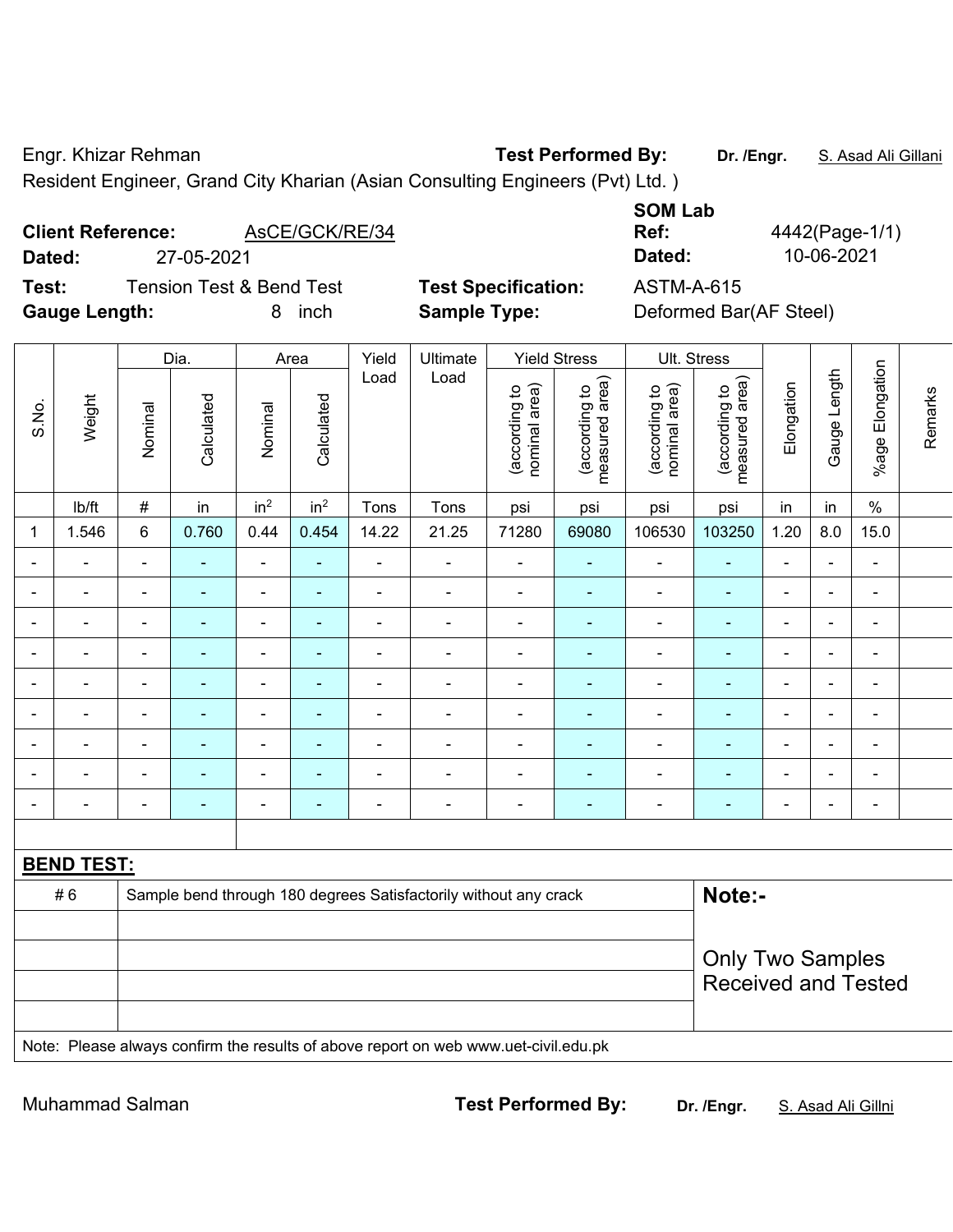## Project Manager, Al- Noor Developers, Lahore

## **Client Reference: nil**

**Test:** Tension Test & Bend Test **Test Specification:** ASTM-A-615 **Guage Length:** 8 inch **Sample Type:** Deformed Bar(Kamran Steel)

**SOM Lab Ref:**  4443(Page-1/1) **Dated:** 09-06-2021 **Dated:** 10-06-2021

|                          |                   |                                                                  | Dia.                     |                          | Area                                                             | Yield          | Ultimate                 |                                | <b>Yield Stress</b>             | Ult. Stress                    |                                |                |                |                           |            |
|--------------------------|-------------------|------------------------------------------------------------------|--------------------------|--------------------------|------------------------------------------------------------------|----------------|--------------------------|--------------------------------|---------------------------------|--------------------------------|--------------------------------|----------------|----------------|---------------------------|------------|
| S.No.                    | Weight            | Nominal                                                          | Calculated               | Nominal                  | Calculated                                                       | Load           | Load                     | nominal area)<br>(according to | measured area)<br>(according to | (according to<br>nominal area) | measured area)<br>according to | Elongation     | Gauge Length   | Elongation<br>$%$ age $ $ | Remarks    |
|                          | Ib/ft             | $\#$                                                             | in                       | in <sup>2</sup>          | in <sup>2</sup>                                                  | Tons           | Tons                     | psi                            | psi                             | psi                            | psi                            | in             | in             | $\%$                      |            |
| 1                        | 1.487             | 6                                                                | 0.746                    | 0.44                     | 0.437                                                            | 13.02          | 18.30                    | 65250                          | 65700                           | 91720                          | 92350                          | 1.50           | 8.0            | 18.8                      |            |
| $\overline{2}$           | 0.656             | $\overline{4}$                                                   | 0.496                    | 0.20                     | 0.193                                                            | 6.80           | 9.02                     | 74980                          | 77700                           | 99480                          | 10309<br>0                     | 1.20           | 8.0            | 15.0                      |            |
| $\overline{\phantom{0}}$ |                   | $\overline{a}$                                                   | $\blacksquare$           | $\overline{\phantom{a}}$ | ÷                                                                | ÷              | $\overline{\phantom{a}}$ | $\blacksquare$                 |                                 |                                |                                |                | $\blacksquare$ | $\blacksquare$            | $^{\circ}$ |
|                          |                   | $\blacksquare$                                                   | $\blacksquare$           | $\blacksquare$           | ٠                                                                | ÷              | ÷                        | $\blacksquare$                 |                                 |                                |                                | ä,             | $\blacksquare$ | ä,                        |            |
|                          |                   | $\blacksquare$                                                   | ۳                        | $\blacksquare$           | $\blacksquare$                                                   | $\blacksquare$ | $\blacksquare$           | $\blacksquare$                 | $\overline{\phantom{0}}$        |                                |                                | $\blacksquare$ |                |                           |            |
|                          |                   | $\qquad \qquad \blacksquare$                                     | ۰                        | $\overline{\phantom{0}}$ | $\overline{a}$                                                   | $\overline{a}$ | $\blacksquare$           | $\blacksquare$                 | ۰                               | $\blacksquare$                 | $\blacksquare$                 | -              | ۰              | $\blacksquare$            |            |
|                          |                   | $\blacksquare$                                                   | $\overline{\phantom{0}}$ | $\blacksquare$           |                                                                  | ۰              | $\overline{\phantom{a}}$ | $\overline{a}$                 |                                 |                                |                                | $\blacksquare$ | $\blacksquare$ | $\blacksquare$            |            |
|                          |                   | ٠                                                                | -                        | $\blacksquare$           | ٠                                                                | $\blacksquare$ | $\blacksquare$           | $\blacksquare$                 | ÷                               | $\blacksquare$                 |                                | $\blacksquare$ |                |                           |            |
|                          |                   | $\blacksquare$                                                   | -                        | $\blacksquare$           |                                                                  | $\blacksquare$ | $\overline{\phantom{0}}$ | $\blacksquare$                 |                                 |                                |                                | $\blacksquare$ |                | $\blacksquare$            |            |
|                          |                   | $\qquad \qquad \blacksquare$                                     | -                        | $\blacksquare$           |                                                                  | $\overline{a}$ | ۰                        | $\overline{a}$                 | $\overline{a}$                  | $\blacksquare$                 |                                | $\overline{a}$ |                | $\blacksquare$            |            |
|                          |                   |                                                                  |                          |                          |                                                                  |                |                          |                                |                                 |                                |                                |                |                |                           |            |
|                          | <b>BEND TEST:</b> |                                                                  |                          |                          |                                                                  |                |                          |                                |                                 |                                |                                |                |                |                           |            |
|                          | #6                |                                                                  |                          |                          | Sample bend through 180 degrees Satisfactorily without any crack |                | Note:-                   |                                |                                 |                                |                                |                |                |                           |            |
|                          | #4                | Sample bend through 180 degrees Satisfactorily without any crack |                          |                          |                                                                  |                |                          |                                |                                 |                                |                                |                |                |                           |            |
|                          |                   |                                                                  |                          |                          |                                                                  |                |                          |                                |                                 |                                | <b>Only Four Samples</b>       |                |                |                           |            |
|                          |                   |                                                                  |                          |                          |                                                                  |                |                          |                                |                                 |                                | <b>Received and Tested</b>     |                |                |                           |            |
|                          |                   |                                                                  |                          |                          |                                                                  |                |                          |                                |                                 |                                |                                |                |                |                           |            |

Note: Please always confirm the results of above report on web www.uet-civil.edu.pk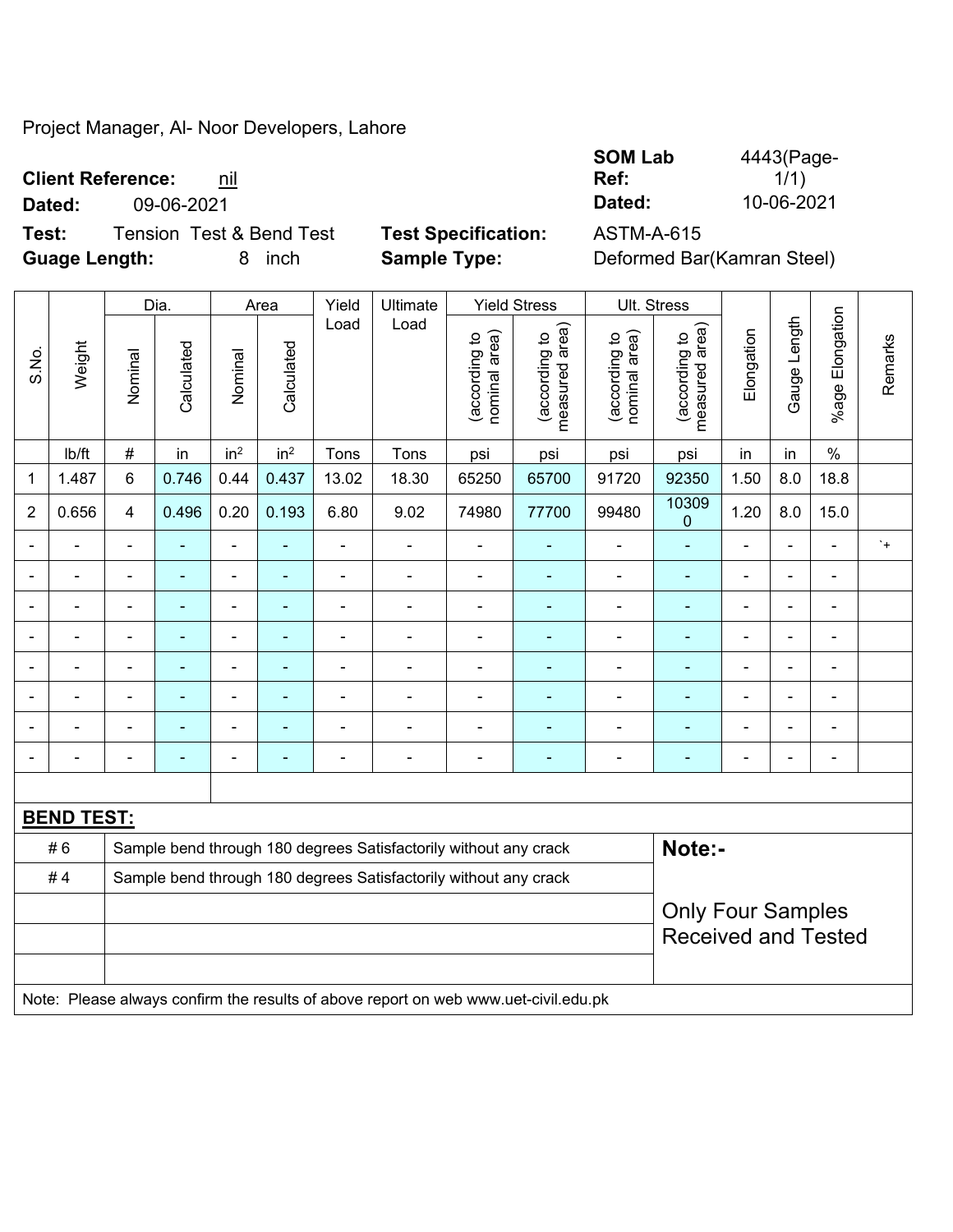M. Saleem Construction Company **Test Performed By:** Dr. /Engr.

Engineers & Contractors, Lahore Road Sheikhupura

**SOM Lab Ref:** 4444(Page-1/1) **Dated:** 10-06-2021 **Dated:** 10-06-2021

Client Reference: Steel Test (N.T.N. 2872696 - 7)

**Test:** Tension Test & bend Test **Test Specification:** ASTM-A-615 **Gauge Length:** 8 inch **Sample Type:** Deformed Bar

|                |                   |                  | Dia.           |                          | Area            | Yield          | Ultimate                                                                            |                                | <b>Yield Stress</b>             |                                | Ult. Stress                     |                |                |                 |         |
|----------------|-------------------|------------------|----------------|--------------------------|-----------------|----------------|-------------------------------------------------------------------------------------|--------------------------------|---------------------------------|--------------------------------|---------------------------------|----------------|----------------|-----------------|---------|
| S.No.          | Weight            | Nominal          | Calculated     | Nominal                  | Calculated      | Load           | Load                                                                                | nominal area)<br>(according to | (according to<br>measured area) | nominal area)<br>(according to | (according to<br>measured area) | Elongation     | Gauge Length   | %age Elongation | Remarks |
|                | lb/ft             | $\#$             | in             | in <sup>2</sup>          | in <sup>2</sup> | Tons           | Tons                                                                                | psi                            | psi                             | psi                            | psi                             | in             | in             | $\%$            |         |
| 1              | 3.285             | $\boldsymbol{9}$ | 1.108          | 1.00                     | 0.965           | 29.46          | 45.74                                                                               | 64970                          | 67330                           | 100880                         | 104540                          | 1.20           | 8.0            | 15.0            |         |
|                |                   | $\blacksquare$   | $\blacksquare$ | $\blacksquare$           | $\blacksquare$  | $\blacksquare$ | $\blacksquare$                                                                      | $\blacksquare$                 | ٠                               | ÷,                             | $\blacksquare$                  | $\blacksquare$ | $\blacksquare$ | $\blacksquare$  |         |
|                |                   |                  | $\blacksquare$ | ä,                       |                 | ÷              | ä,                                                                                  |                                |                                 | Ē,                             | $\blacksquare$                  |                |                | $\blacksquare$  |         |
|                |                   |                  |                | ٠                        |                 |                | $\overline{a}$                                                                      | $\blacksquare$                 |                                 | $\blacksquare$                 |                                 |                |                | $\blacksquare$  |         |
| $\blacksquare$ |                   | $\blacksquare$   | $\blacksquare$ | ÷                        | $\blacksquare$  | ÷              | $\blacksquare$                                                                      | $\blacksquare$                 | $\blacksquare$                  | $\blacksquare$                 | $\blacksquare$                  | $\blacksquare$ | $\blacksquare$ | $\blacksquare$  |         |
|                |                   |                  | $\blacksquare$ | $\blacksquare$           | ä,              | ÷              | $\blacksquare$                                                                      | $\blacksquare$                 |                                 | $\blacksquare$                 | $\blacksquare$                  | $\blacksquare$ |                | $\blacksquare$  |         |
| $\blacksquare$ | ٠                 | $\blacksquare$   | $\blacksquare$ | $\blacksquare$           | $\overline{a}$  | ÷              | $\blacksquare$                                                                      | $\blacksquare$                 | $\blacksquare$                  | $\blacksquare$                 | $\blacksquare$                  | $\blacksquare$ |                | $\blacksquare$  |         |
|                |                   |                  | $\blacksquare$ | $\blacksquare$           |                 | ÷              | $\blacksquare$                                                                      | $\blacksquare$                 |                                 | Ē,                             |                                 |                |                | $\blacksquare$  |         |
|                |                   |                  |                |                          |                 |                |                                                                                     | $\blacksquare$                 |                                 |                                |                                 |                |                |                 |         |
| $\blacksquare$ |                   |                  | $\blacksquare$ | $\overline{\phantom{0}}$ | $\blacksquare$  | ÷              | $\blacksquare$                                                                      | $\blacksquare$                 | ٠                               | $\blacksquare$                 | $\blacksquare$                  | $\blacksquare$ |                | $\blacksquare$  |         |
|                |                   |                  |                |                          |                 |                |                                                                                     |                                |                                 |                                |                                 |                |                |                 |         |
|                | <b>BEND TEST:</b> |                  |                |                          |                 |                |                                                                                     |                                |                                 |                                |                                 |                |                |                 |         |
|                | #9                |                  |                |                          |                 |                | Sample bend through 180 degrees Satisfactorily without any crack                    |                                |                                 |                                | Note:-                          |                |                |                 |         |
|                |                   |                  |                |                          |                 |                |                                                                                     |                                |                                 |                                |                                 |                |                |                 |         |
|                |                   |                  |                |                          |                 |                |                                                                                     |                                |                                 |                                | <b>Only Two Samples</b>         |                |                |                 |         |
|                |                   |                  |                |                          |                 |                |                                                                                     |                                |                                 |                                | <b>Received and Tested</b>      |                |                |                 |         |
|                |                   |                  |                |                          |                 |                |                                                                                     |                                |                                 |                                |                                 |                |                |                 |         |
|                |                   |                  |                |                          |                 |                | Note: Please always confirm the results of above report on web www.uet-civil.edu.pk |                                |                                 |                                |                                 |                |                |                 |         |

S. Asad Ali Gillani